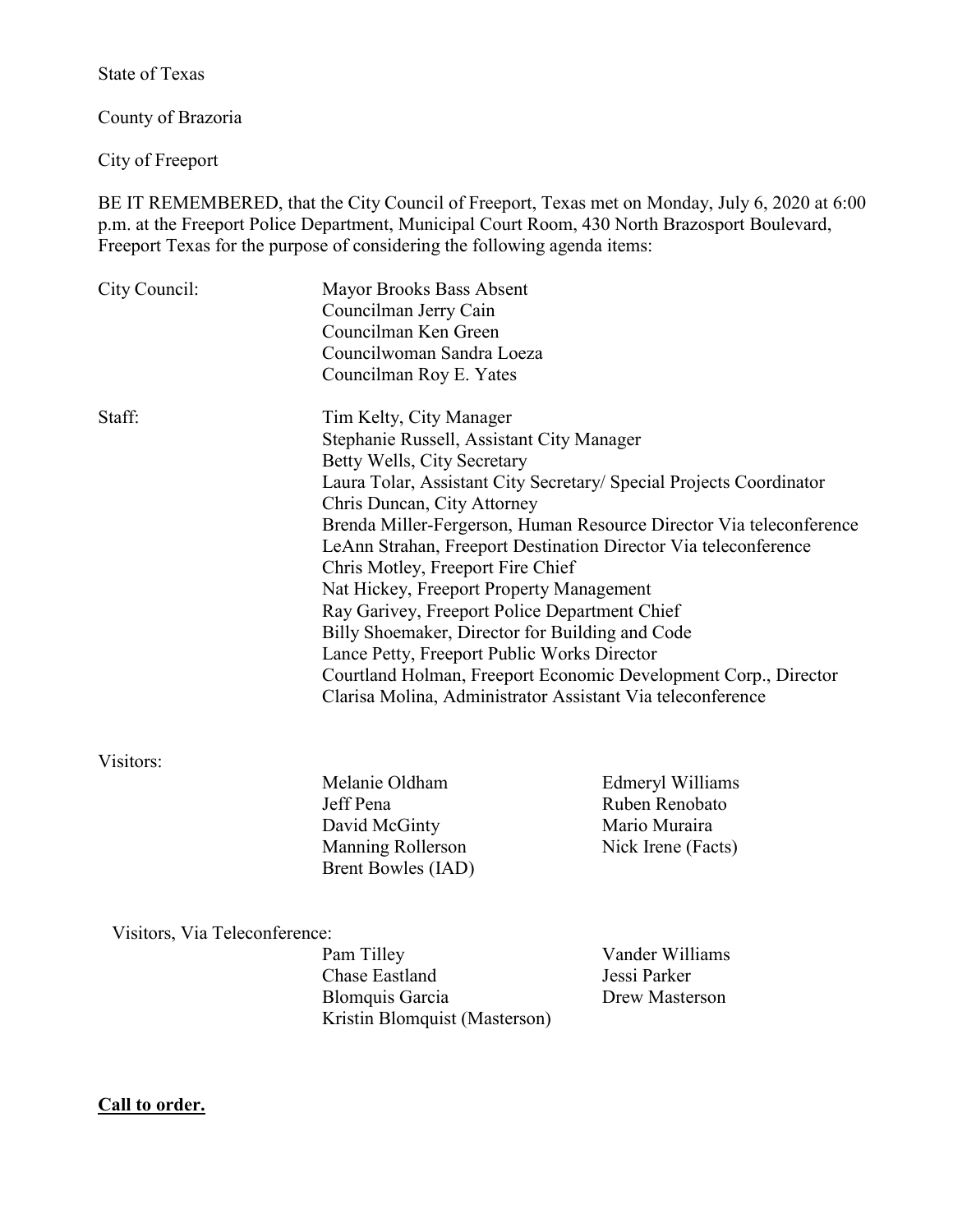Mayor Pro Tem Sandra Loeza called the meeting to order at 6:03 p.m.

# **INVOCATION AND PLEDGE OF ALLEGIANCE**:

Invocation was led by City Manager Tim Kelty, the Pledge of Allegiance was conducted by Mayor Pro Tem Loeza.

### **Citizen's Comments**

Manning Rollerson spoke about Open Record Request. He also spoke of the apartments that his daughter lives in. Mr. Rollerson said that they are living there without any A/C.

Ruben Renobato 1507 West 2<sup>nd</sup> Street said that the City needs residential housing. He said that he does not believe we should have tax abatement. He said that he feels the City has the right plan to move forward.

Jeff Pena 224 West Park, spoke to Council about the flag pole that is in the Downtown Memorial Park, he said that there needs to be a flag on this. He also said that the EDC is currently developing a qualifying process for builders.

Edmeryl Williams said that the citizens have no desire to defund the Police Department. She said that we are blessed to have a good rapport with our PD. She congratulated the Police Chief for his award.

### **PRESENTATIONS/ANNOUNCEMENTS: Announcements by Mayor, City Council and/or Staff**

### Emergency management briefing COVID-19.

Freeport Deputy Fire Chief/EMS Coordinator Michael Praslicka said that the COVID-19 numbers have increased over the last few weeks. He said that Freeport had a total of 68 cases and 25 recoveries. He said that the PPE equipment is good at this time. Mr. Praslicka said that if you call for EMS, please have the intention of being transferred, with every call the PPE equipment is being used. He said that there will be a COVID-19 test site in the Freeport Municipal Park on July 24, 2020. He said to use mask when in public, avoid large groups, practice social distancing and wash hands.

Freeport Police Chief Ray Garivey said that the Police Department is still ready to serve. He said that his officers that were out from the COVID-19 are back and ready to work. He said to wear the mask, sanitize, and wash your hands. He said that there was nothing major on the beach this weekend. Chief Garivey said that the turnout for the fireworks was great with social distancing being done.

## **REGULAR SESSION**

Consideration and possible action on the approval of City Council meeting minutes from June 15, 2020 and June 27, 2020.

On a motion by Councilman Green, seconded by Councilman Cain, with all present voting "Aye" 4-0 Council unanimously approved City Council meeting minutes from June 15, 2020 and June 27, 2020.

**Public Hearing**: Pubic Hearing and possible action of a proposed replat on Tower Hill Subdivision a two Lot Subdivision out of 19.97 acre tract (called 20 acres) Conveyed to C.F.S. Investments Inc. Recorded in County Clerk's file 200105673 of the Brazoria County Official records situated in the McDermott labor abstract 342 Brazoria County, Texas March 2020.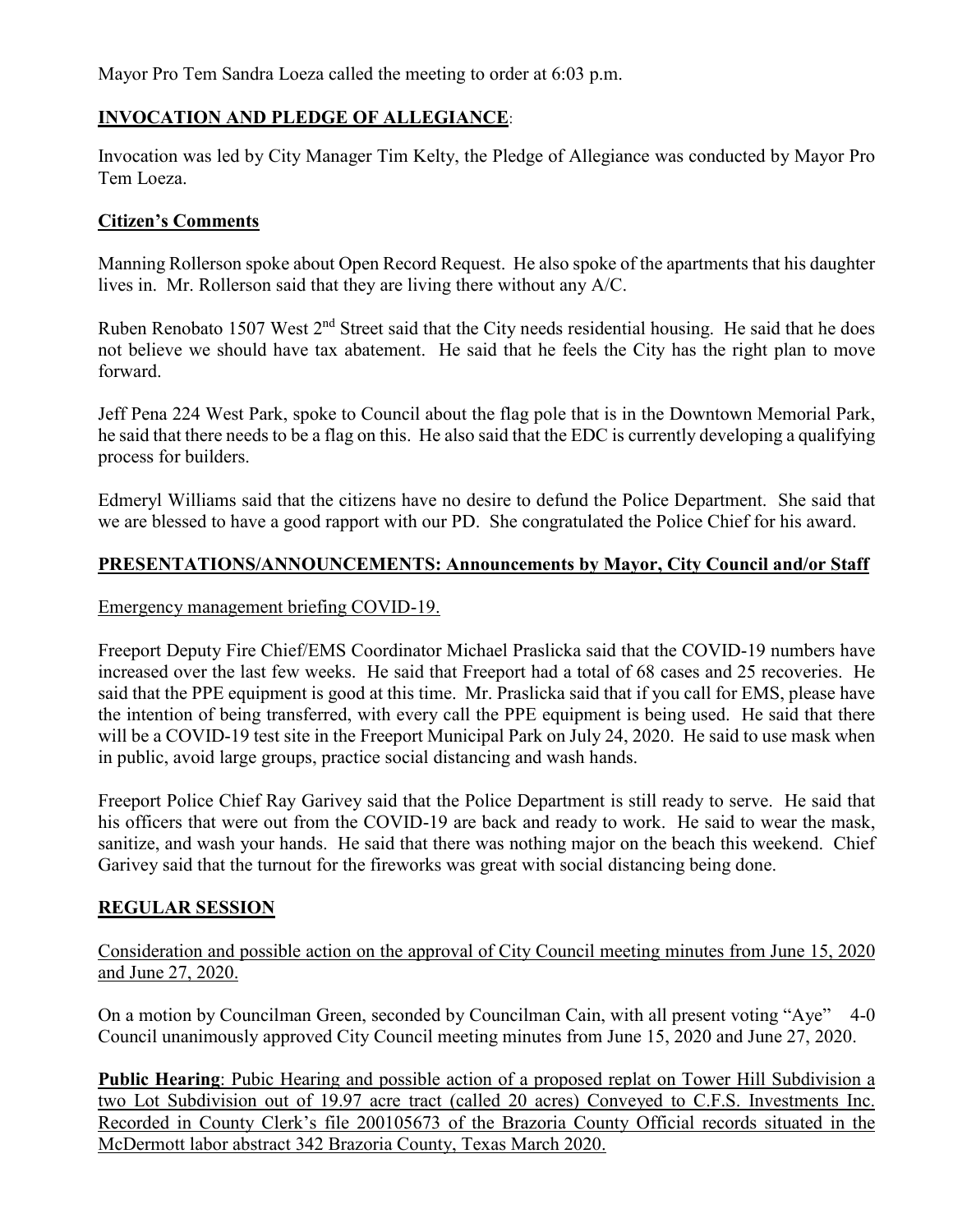Mayor Pro Tem Sandra Loeza open the Public Hearing at 6:25 P.M.

Freeport Building and Code Department Director, Billy Shoemaker presented to council the proposed replat on Tower Hill Subdivision a two Lot Subdivision out of 19.97 acre tract (called 20 acres) Conveyed to C.F.S. Investments Inc. Recorded in County Clerk's file 200105673 of the Brazoria County Official records situated in the McDermott labor abstract 342 Brazoria County, Texas March 2020.

Councilman Green asked if Planning and Zoning approved this replat. Mr. Shoemaker said yes.

Manning Rollerson asked if this is a new subdivision in the city. Billy Shoemaker said no.

Mayor Pro Tem Sandra Loeza closed the Public Hearing at 6:29 P.M.

On a motion by Councilman Green, seconded by Councilman Cain, with all present voting "Aye" 4-0 Council unanimously approved the proposed replat on Tower Hill Subdivision a two Lot Subdivision out of 19.97 acre tract (called 20 acres) Conveyed to C.F.S. Investments Inc. Recorded in County Clerk's file 200105673 of the Brazoria County Official records situated in the McDermott labor abstract 342 Brazoria County, Texas March 2020.

Consideration and possible action of approving Ordinance No. 2020-2601 on creating a downtown zoning district and establishing its boundaries.

City Manager Tim Kelty presented to council Ordinance No. 2020-2601 creating a downtown zoning district and establishing its boundaries. He said that this has eliminated the apartments, Planning and Zoning is ready to move forward and this is important for the Downtown. Mr. Kelty said that staff recommends moving forward on this.

Manning Rollerson voiced opposition of the ordinance and asked about the quad-plex's on Cherry. Mr. Kelty said the quad plex's are not part of the zoning.

Melanie Oldham, 922 West 5<sup>th</sup>, she said that she thinks this is a good idea. She asked if this new zone will allow for Wellness Centers? Mr. Kelty said yes.

Jeff Pena said that this is a good idea, but asked that it be tabled for more discussion. His issue is with timing he said that he wants to get this done, but get it done right.

Ruben Renobato said that he supports this new district.

Edmeryl Williams, 520 East  $6<sup>th</sup>$  asked if the church on  $4<sup>th</sup>$  and Cherry will be affected in any way. Billy Shoemaker said that it will not be.

Councilman Green asked if the Mayor approved this map? City Manager Tim Kelty said yes.

On a motion by Councilman Green, seconded by Councilman Yates, with all present voting "Aye" 4- 0 Council unanimously approved Ordinance No. 2020-2601 on creating a downtown zoning district and establishing its boundaries.

Consideration and possible action on the Architectural Proposal for City Hall.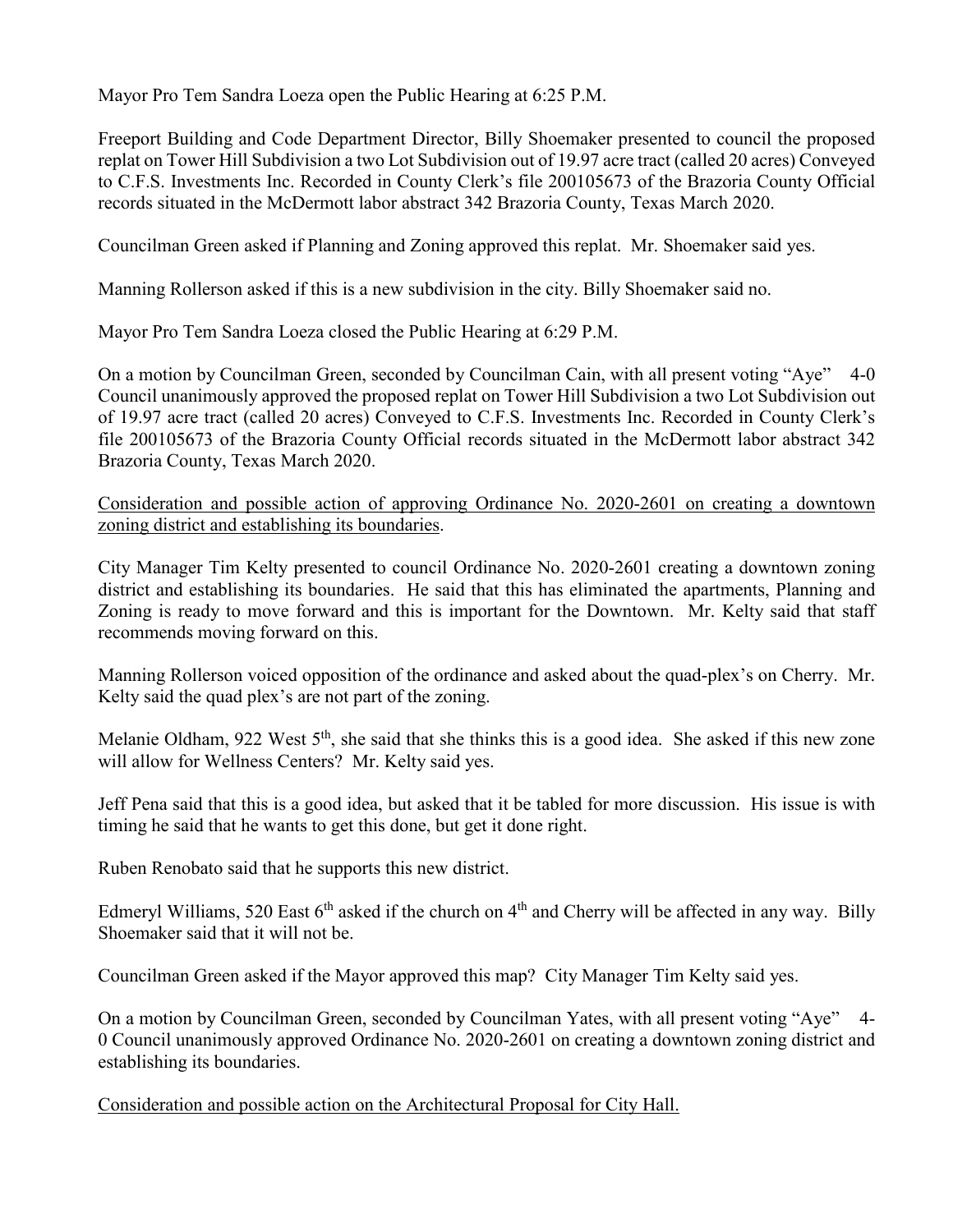Assistant City Manager Stephanie Russell presented to council the Architectural Proposal for the rehab of City Hall. She said that staff received a proposal from Integrated Architecture & Design for \$39,500.00, and staff recommends this proposal.

Councilman Roy Yates said that he thinks this is a good idea.

Councilman Jerry Cain said we are using the money that is already in the budget. Ms. Russell said yes.

Melanie Oldham, spoke on her concerns for this item.

On a motion by Councilman Cain, seconded by Councilman Yates, with all present voting "Aye" 4-0 Council unanimously approved the Architectural Proposal for City Hall.

Consideration and possible action of approving Resolution No. 2020-2638 for the revision of the Temporary Emergency Sick Leave Policy in the Personnel Policy Handbook.

Freeport Human Resource Director Brenda Fergerson presented Resolution No. 2020-2638 for the revision of the Temporary Emergency Sick Leave Policy in the Personnel Policy Handbook. She said that this will reduce an exception to the Policy Handbook for the city's First Responders. She said with this exception First Responders will also be eligible for 80 hours COVID-19 sick time, that will not reduce their standard sick leave accrual.

On a motion by Councilman Green, seconded by Councilman Cain, with all present voting "Aye" Council unanimously approved Resolution No. 2020-2638 for the revision of the Temporary Emergency Sick Leave Policy in the Personnel Policy Handbook.

## Discussions and direction from Council on comparison cities/and or organizations for salary survey.

Freeport Human Resource Director Brenda Fergerson spoke to council for direction regarding comparison cities/and or organizations for salary survey. She said that the city is having a salary survey being done by SGR. She said that we have to decide which cities and or organizations we want to use for this survey. She told council that staff would like councils input on which cities are used for the survey.

City Manager Tim Kelty said that this is about a three- or four-month process for the salary survey.

Councilman Green said that the city trains the employees, we have an investment in them and we would like to keep them.

Councilman Roy Yates said that the job description is a big deal.

Melanie Oldham spoke on this item, she said that the city needs a Grant Writer.

On a motion by Councilman Green, seconded by Councilman Cain, with all present voting "Aye" 4-0 Council unanimously approved the Proposed Comparison Organization.

Discussion and Direction Regarding FY2020-2021 Budget Assumptions.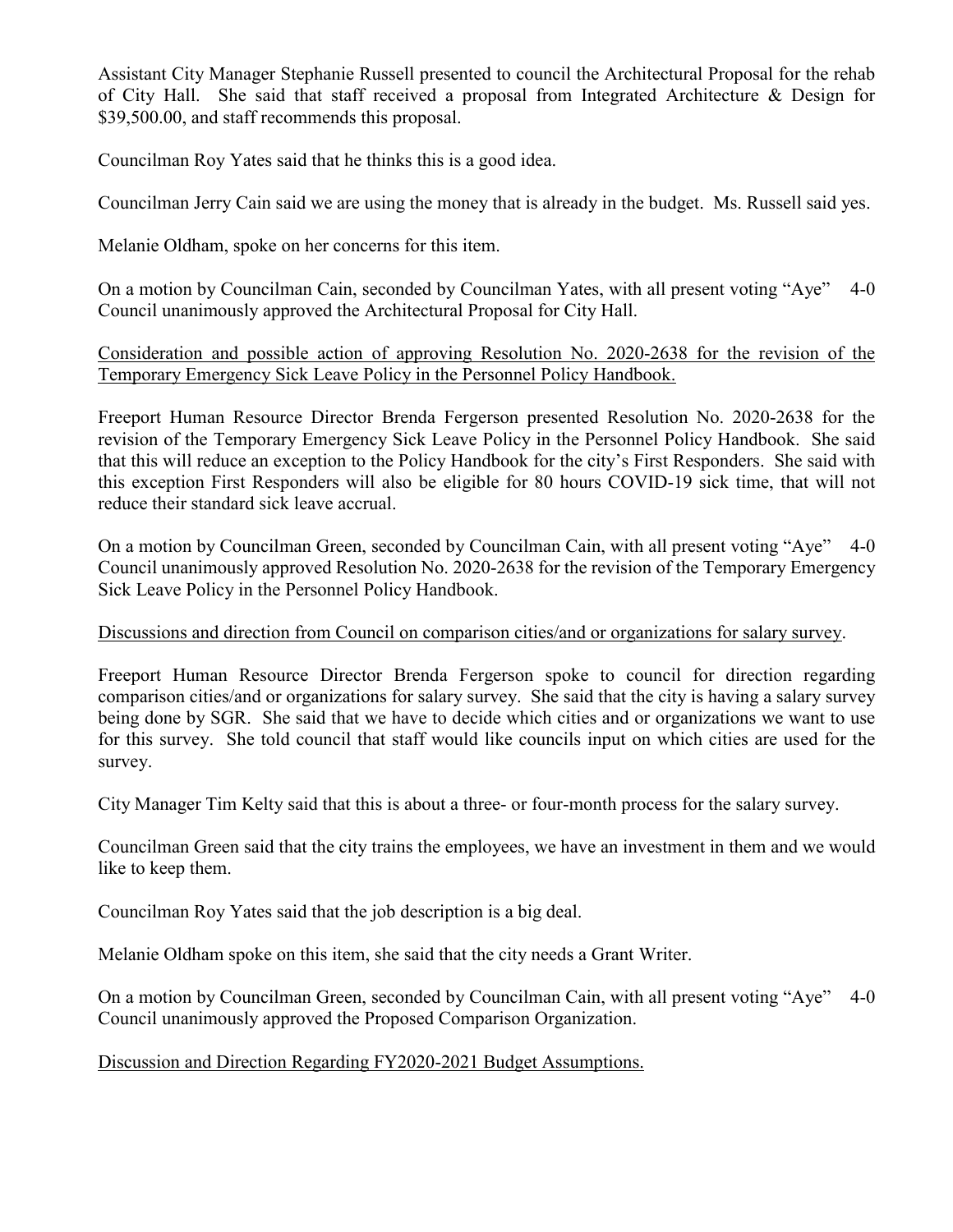Assistant City Manager Stephanie Russell spoke to council about direction on the FY2020-2021 Budget Assumptions. She said that staff would like direction from council regarding the assumptions to be used to develop the FY2020-2021 Budget. She said that she is wanting feedback from council.

Melanie Oldham thanked the City Manager and Assistant City Manager for posting the agenda with all the supporting documents. She also spoke on this item.

Councilwoman Loeza asked about the status of the TWDB water/sewer funding. City Manager Tim Kelty said this will be on the next agenda to submit for this funding.

Manning Rollerson spoke on the Block Grants. He asked if the ditches and drainage will be cleaned.

No action was taken by council to change the assumptions being presented.

## Consideration and Possible Action Regarding Preliminary Official Statement and Notice of Sale.

Assistant City Manager Stephanie Russell presented to council the Preliminary Official Statement and Notice of Sale. Ms. Russell said that this is a preliminary sale and a preliminary amount. She said that Drew Masterson recommends the approval on this item.

Melanie Oldham asked about the City not having a bond rating. Ms. Russell said that the City is being rated now.

On a motion by Councilman Cain, seconded by Councilman Yates, with all present voting "Aye" 4-0 Council unanimously approved the Preliminary Official Statement and Notice of Sale.

## **WORK SESSION:**

Councilman Green had no comments.

Councilman Cain said that the fireworks were beautiful. He thanked the PD for the traffic control. He asked about the mandate that the Governor says that we must all wear mask, he asked how do you enforce this is people are not wanting to wear them? Chief Ray Garivey said the PD has not had to face this issue yet. He said that the first contact is a warning, and after that the fine can be up to \$250.00. City Attorney Chris Duncan said that signs must be hung, a warning is given, if they refuse he said it is a Class C charge with fine of \$250.00.

Councilman Roy Yates said that the Fishing Fiesta was a huge success. He said that Ann Johnston works very hard on this every year. He said that defunding the Police Department is not happening in the City of Freeport.

Councilwoman Sandra Loeza said that there needs to be "No Parking" signs at the citizen boat ramp on  $2<sup>nd</sup>$  Street for the trucks that are backing boats. She also asked about the kids jumping off the boat ramp, she said that seems unsafe. City Manager Tim Kelty said that he will get with the City Attorney on this matter. She thanked the Code Department on getting the property on Ave H mowed. She asked about the dealership on Gulf Blvd., if the sale fell through and commented on how long of timeframe it will be for Church's Chicken being completed.

City Manager Tim Kelty had no comments.